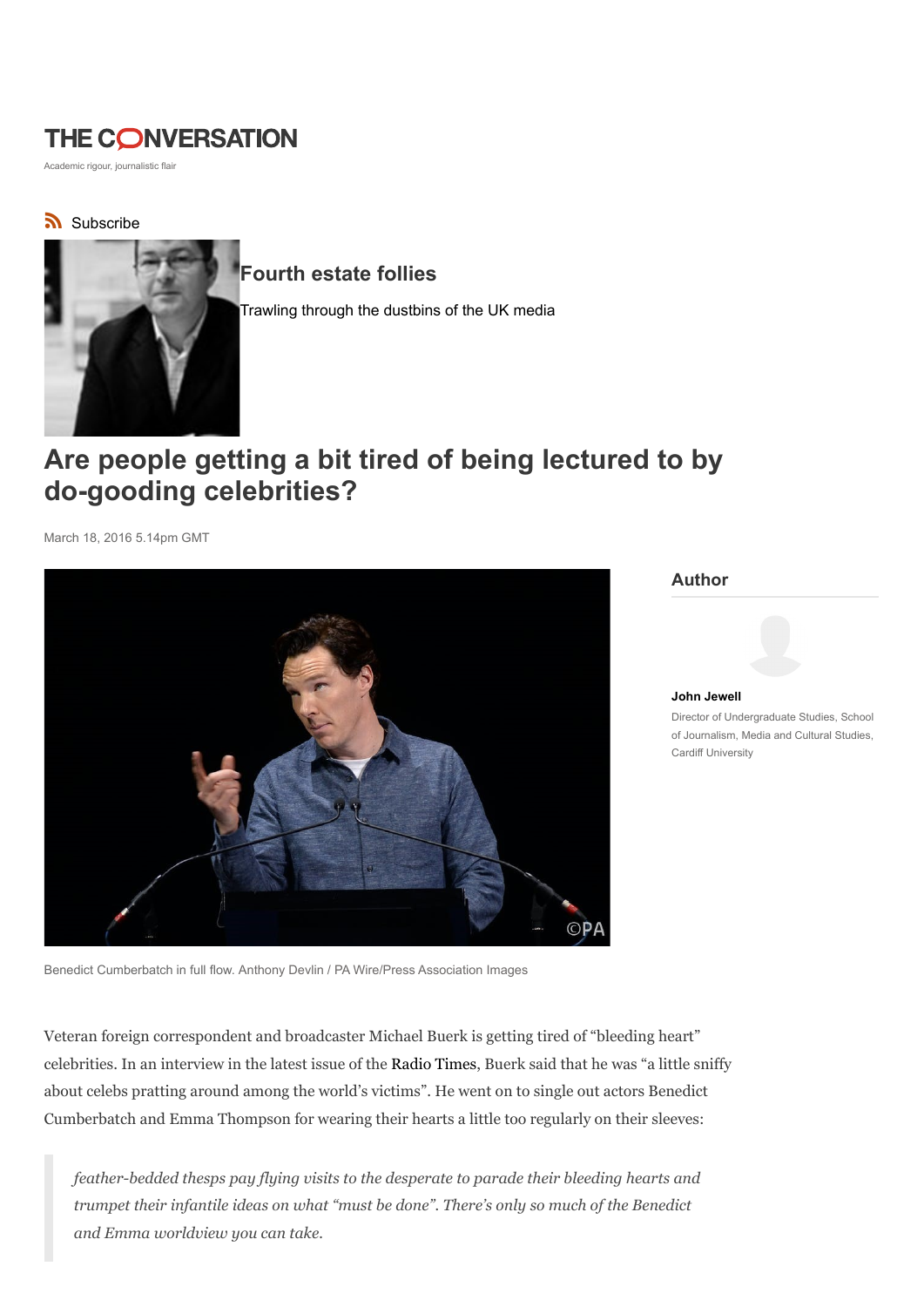This caused the Guardian's Anne Perkins to (not unreasonably) wonder what Buerk thought of Band Aid's response to his BBC news reports from famine stricken Ethiopia in 1984. Wasn't it the actions of the celebrity partnership of Bob Geldof and Midge Ure, and the resulting publicity, that caused the world to pay a lot more attention to famine and its causes?

Whatever the truth of that, Buerk's antipathy towards the likes of Cumberbatch and Thompson is shared by a vocal hierarchy in politics and journalism. As I've written before, in the case of Charlotte Church's political campaigning, many people are transparently suspicious of celebrities having political opinions.

As if being proficient in one area disqualifies involvement in another, anyone not from their protected elite of recognised voices is denied the opportunity to meaningfully contribute. It could be, in John Street's words, that criticism of celebrity activism has its roots in a fear that it debases "liberal democratic political representation" and marginalises relevant expertise.

It is certainly not a new phenomenon. Street notes that as far back as the 17th century non-political public figures (such as the poets John Dryden, John Milton and Andrew Marvell) were voicing their opinions on the English civil war. And in the 19th century, the most celebrated and noted critic of governmental social policy and advocate for reform in Britain was Charles Dickens.

But of course modern celebrity is an entirely different entity. As Meyer and Gamson highlight, today's celebrities do not generally come not from the arts or literature but from the mass media of film, television, sport or pop music. The distrust or suspicion of a pop star's views on, say, global warming may be because the star's renown is based on public attention and not through institutionalised learning or experience. When you add to the mix the fact that modern performers' careers are transient and often based on relentless self-promotion and the gaining of wealth, it's not difficult to see why audiences may question authenticity and motives.

#### Pro-Bono?

Perhaps the star who has come in for the most criticism over the years is U2 frontman, Bono. In 2013 the environmentalist and activist George Monbiot wrote a scathing attack on the singer and his "ONE" campaign to end poverty and preventable diseases in Africa. Far from working on behalf of the extremely poor, Monbiot asserted that ONE was a collection of multi-millionaires who were a projection of US corporate power.

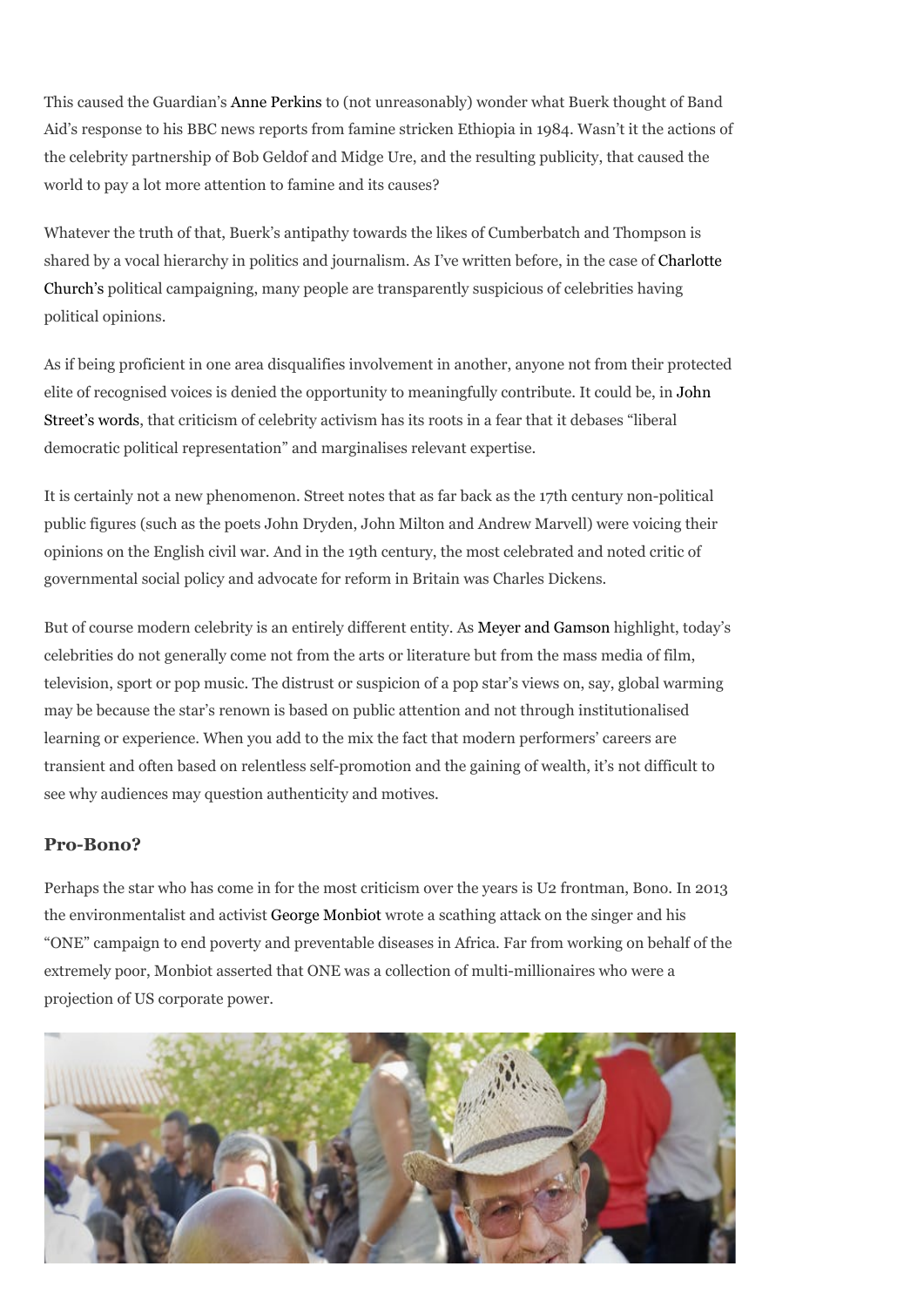

'As I said to Obama….' 'Do go on, Paul…' EPA/Rodger Bosch

He also referred to The Frontman: Bono (in the Name of Power) by Harry Browne which positions Bono as someone who, without any kind of mandate, has become spokesperson for Africa. Bono's approach to Africa, writes Monbiot quoting Browne, is:

a slick mix of traditional missionary and commercial colonialism, in which the poor world exists as a task for the rich world to complete.

But it's hard to argue against the proposition that, in purely commercial terms, these big names with their undeniable star power bring the audience to the product. It's pertinent to note the views of Jane Cooper, UNICEF UK director of communications, who told the Independent in 2014 that:

Celebrities have a unique ability to reach millions of people, many of whom may not normally be engaged on the suffering of the world's children.

#### Celebrity trumps sincerity

We also may ask ourselves whether celebrities have finally superseded politicians in the ability to engage with audiences. So it's apt that, in the US, we now have the ultimate celebrity politician in the shape of Donald Trump.